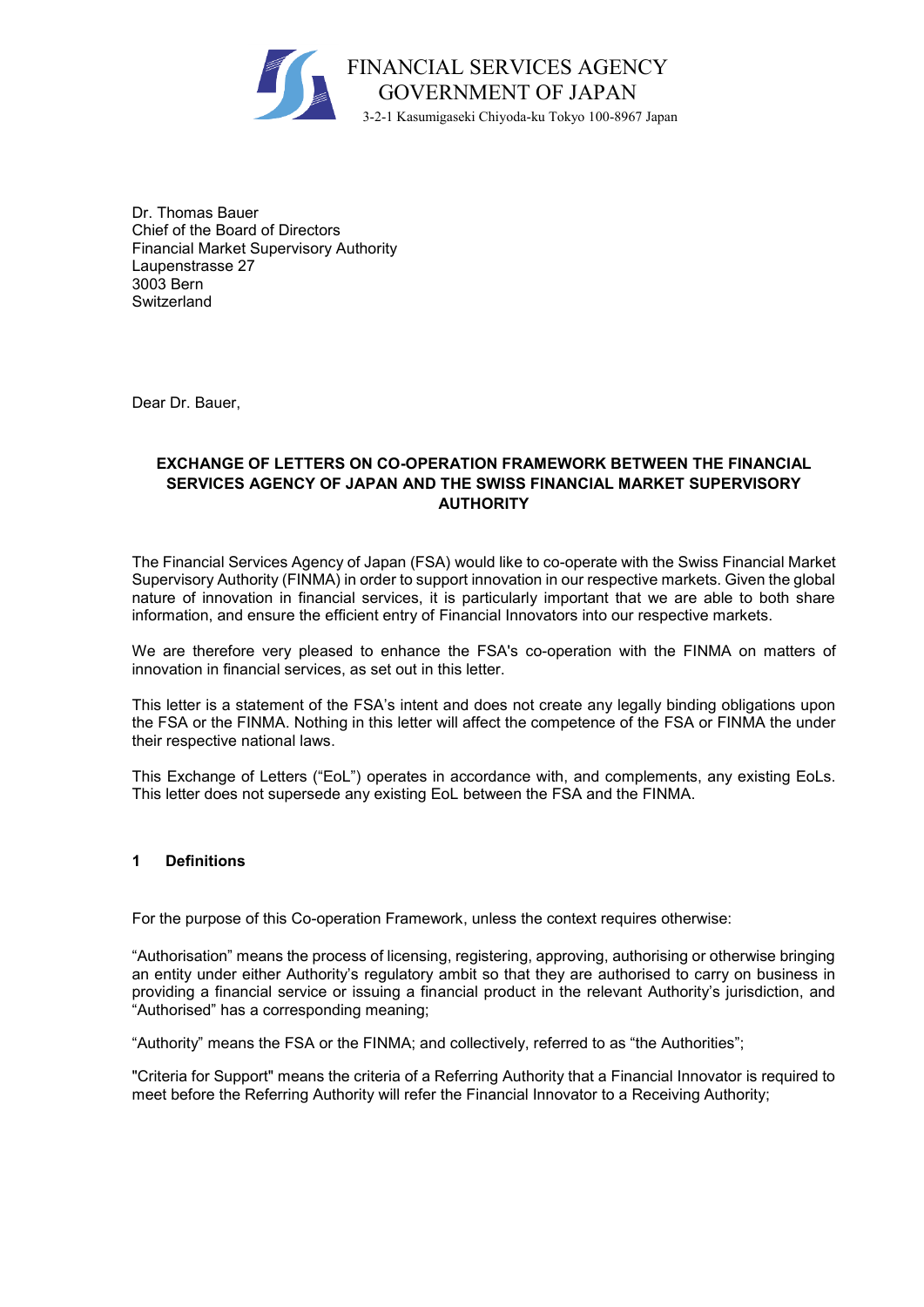"Confidential Information" means any non-public information obtained by an Authority pursuant to this Co-operation Framework;

"Financial Innovator" means any entity which provides or intends to provide Innovative Financial Services in either of the Authorities' markets, and which has been offered support from an Authority through its Innovation function, or would qualify for such support.

"Innovation Function" means the dedicated function established in each Authority to support innovation in financial services in their respective markets;

"Receiving Authority" means the Authority that is receiving a Financial Innovator referral or information relating to that referral;

"Referring Authority" means the Authority that is referring a Financial Innovator to the Receiving Authority; and

"Regulations" means any regulation or regulatory requirement applicable in the jurisdiction of an Authority.

#### **2 Purpose**

- 2.1 The purpose of this Co-operation Framework is to provide a framework for co-operation and referrals between the Innovation Functions of each Authority. The framework centres on a referral mechanism which will enable the Authorities to refer Financial Innovator between their respective Innovation Functions. It also sets out how the Authorities plan to share and use information on innovation in their respective markets.
- 2.2 The Authorities believe that by providing a framework of co-operating with each other, innovation in financial services will be enhanced in their respective markets. Enhanced cooperation between both Authorities will facilitate Financial Innovators to enter and provide Innovative Financial Services in the other jurisdiction.

#### **3 FinTech Functions provided by the Authorities**

3.1 The FSA encourages innovation that leads to further user convenience in the financial services in the Japanese financial market, while ensuring user protection as Authority in Japan. The FSA takes steps toward removing unnecessary regulatory hurdles that may hinder Financial Innovators' market entry. It is also enabling Financial Innovators to have swift access to the Japanese financial market by providing specific support which includes: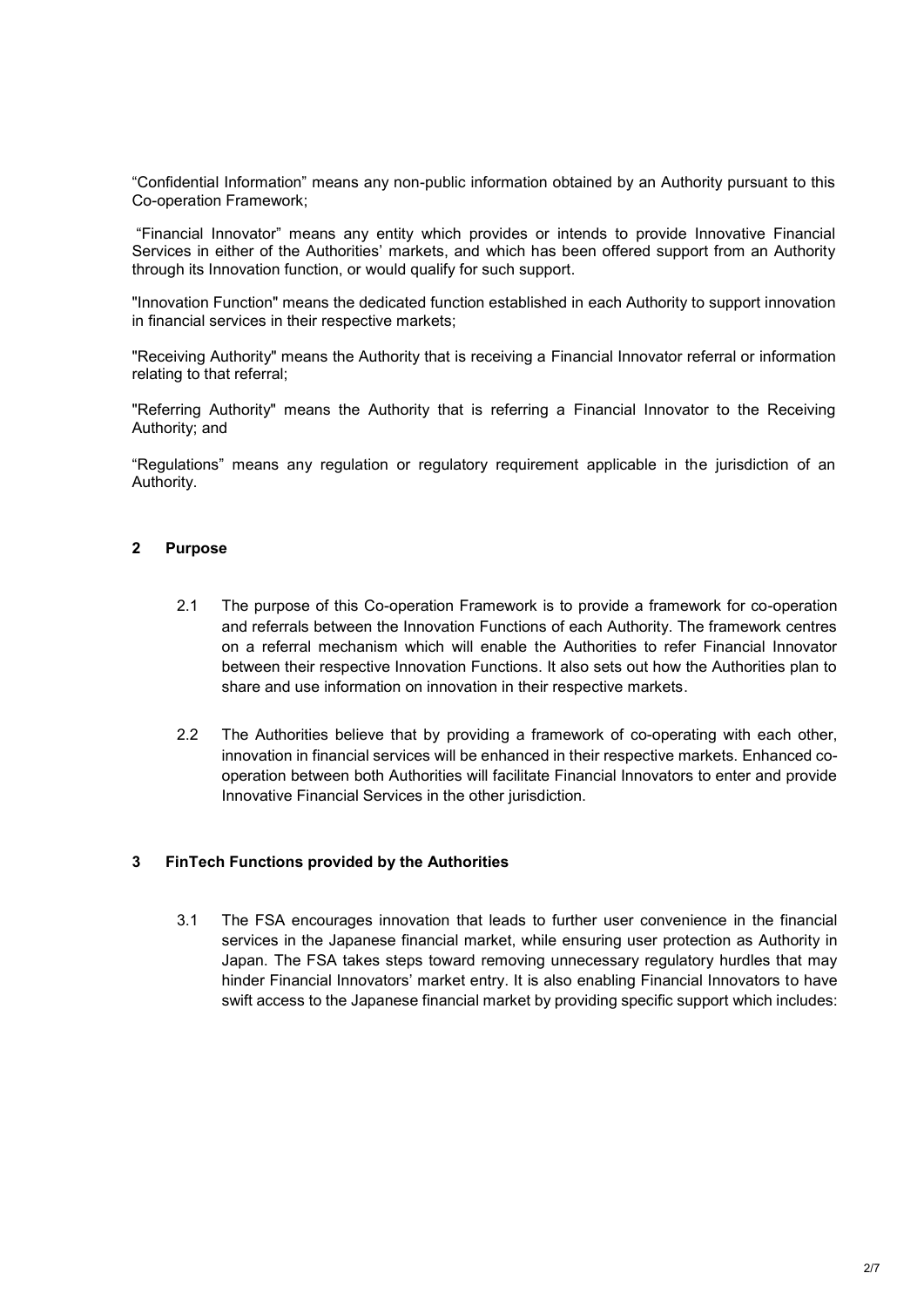- 3.1.1 'Fintech Support Desk' that has set out within the FSA as a one-stop contact point for Financial Innovators' businesses.
- 3.1.2 With the co-operation of relevant bureaus in the FSA, FinTech Support Desk supports Financial Innovators through consultation and exchange of information on matters regarding their Fintech-related business such as applicability of financial regulation in order to promote financial innovation.
- 3.1.3 An innovation hub which is known as "FinTech PoC Hub" launched in September 2017 that aims to support innovative projects among financial institutions and Financial Innovators in the stage of proof-of-concept, which leads to further user convenience and productivity of companies and so forth.
- 3.1.4 FinTech PoC Hub that acts as innovation hub entails support of Financial Innovators as well as financial institutions for facilitating pilot testing for an anticipated use case.
- 3.2 The FINMA encourages innovation and competitiveness in the Swiss financial market. The FINMA is consistently removing unnecessary regulatory hurdles that may hinder Financial Innovators' market entry. It is also enabling Financial Innovators to have swift access to the Swiss financial market by providing specific support which includes:
	- 3.2.1 A FinTech Desk as a single point of contact for Financial Innovators;
	- 3.2.2 Specific assistance for Financial Innovators in understanding the Swiss regulatory framework and in establishing whether their business model requires Authorisation;
	- 3.2.3 A dedicated contact person for Financial Innovators during the pre-Authorisation or Authorisation process or both;
	- 3.2.4 Support to all Financial Innovators irrespective of whether they are domiciled in Switzerland or abroad.

# **4 Principles**

4.1 The Authorities intend to provide the fullest possible mutual assistance to one another within the scope of this Co-operation Framework. This Co-operation Framework is a statement of intent of the Authorities and accordingly does neither create any enforceable rights nor is intended to create any binding legal obligations, nor fetter the discretion of the Authorities in any way in the discharge of their functions. It is subject to the domestic laws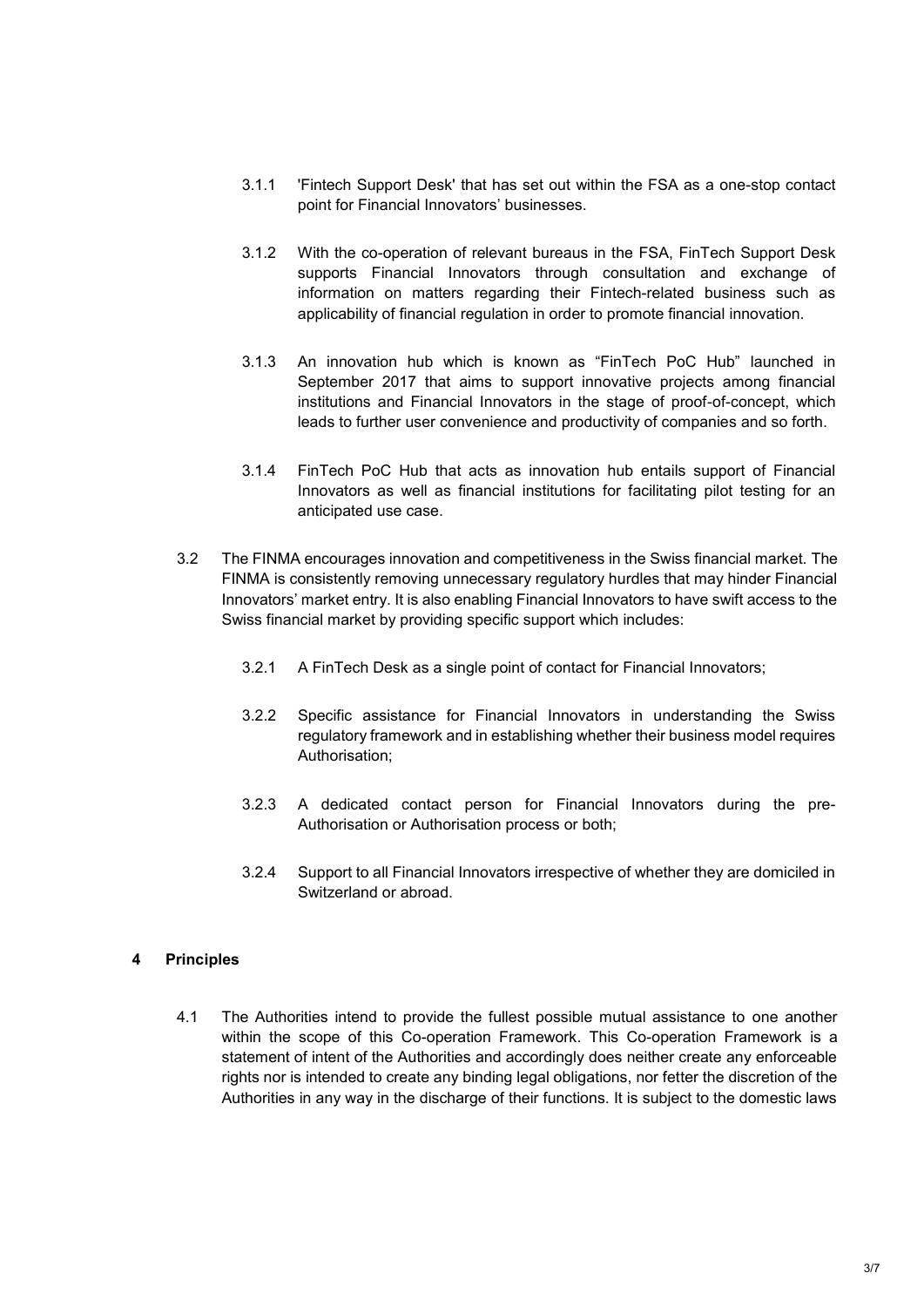and regulations of each Authority and does not modify or supersede any laws or regulatory requirements in force or applicable in Japan or Switzerland.

# **5 Scope of co-operation**

#### *Information sharing*

- 5.1 The Authorities intend, as appropriate and subject to applicable domestic laws and regulations, to exchange information about:
	- 5.1.1 Regulatory and policy issues on innovation in financial services;
	- 5.1.2 Emerging market trends and developments;
	- 5.1.3 Any other relevant issues on FinTech.
- 5.2 Pursuant to paragraph 6.2, the Authorities undertake, subject to applicable domestic laws and regulations, to share further information on a Financial Innovator which has been referred to a Receiving Authority for support through its Innovation Function by a Referring Authority.
- 5.3 The Authorities should notify each other of any material changes to:
	- 5.3.1 the support offered by a Receiving Authority's Innovation Function to a Financial Innovator referred by a Referring Authority pursuant to paragraph 5.4; and
	- 5.3.2 the Authority's Criteria for support.

### *Referral mechanism*

- 5.4 The Authorities will refer to each other Financial Innovators that would like to operate in the other Authority's jurisdiction. Each Authority will provide Financial Innovators originating from the other jurisdiction with the same level of support that it provides to Financial Innovators originating from its own jurisdiction. The support that can be offered to referred Financial Innovators is set out in paragraph 3.
- 5.5 The Referring Authority acknowledges that a Financial Innovator benefiting from the Receiving Authority's Innovation Function's assistance during the pre-Authorisation phase may or may not meet the requirements for Authorisation, and that in providing assistance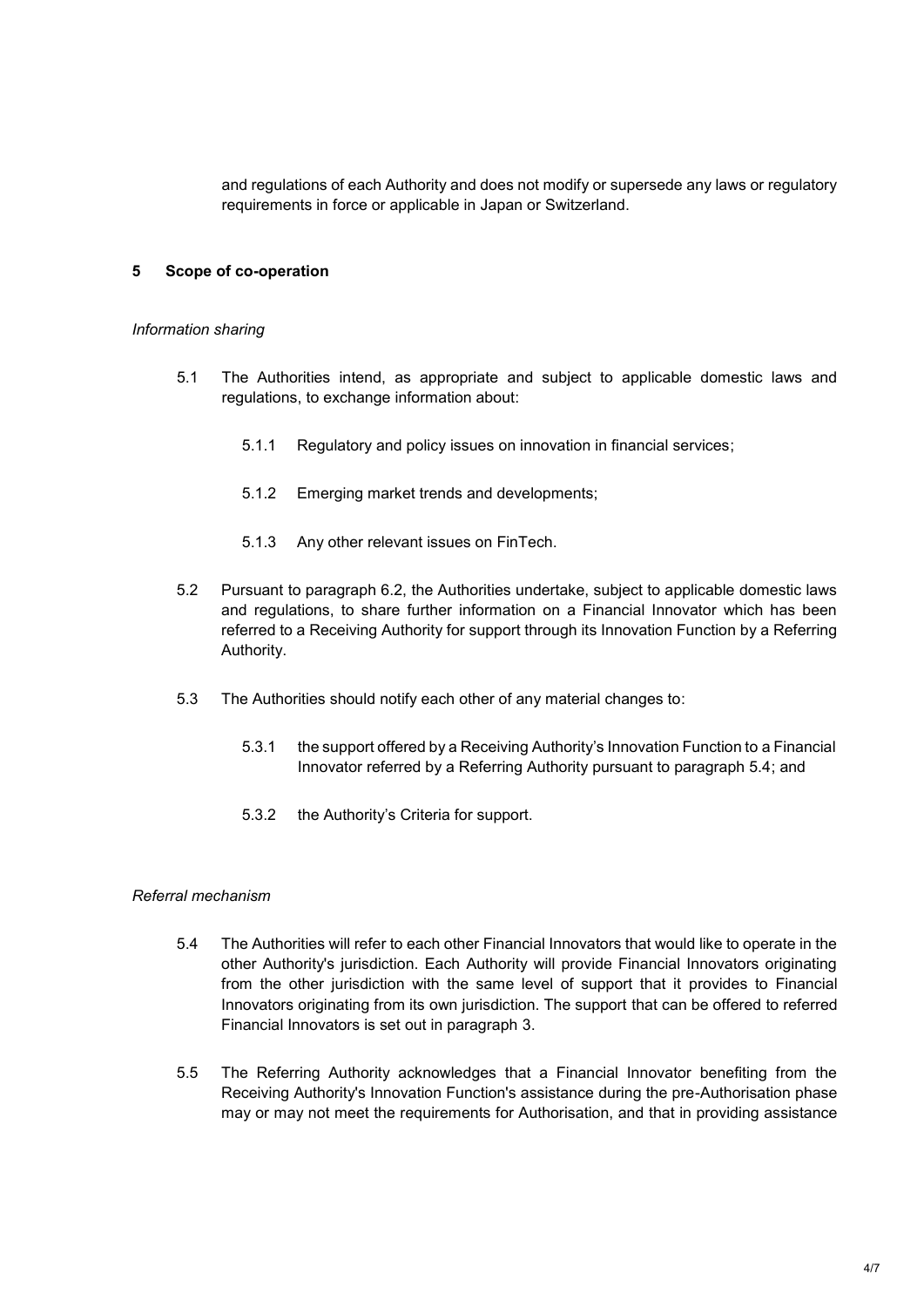through the Innovation Function, the Receiving Authority is not expressing an opinion about whether an Financial Innovator will ultimately meet the requirements for Authorisation in its jurisdiction.

#### *Dialogue and expertise sharing on FinTech and Innovative Financial Services*

- 5.6 Representatives of the Authorities intend to meet or hold conference calls, where necessary, to discuss issues of common interest and share their experience in FinTech and Innovative Financial Services.
- 5.7 Each Authority may allow its staff as appropriate, to give presentations and conduct training sessions for the other Authority to share expertise and knowledge on a case by case basis, subject to such terms and conditions as may be confirmed.

### **6 Permissible use of information and confidentiality**

- 6.1 The Authorities confirm that all persons dealing with, or having access to, Confidential Information are bound by the obligation of professional or official secrecy required by applicable domestic laws and regulations.
- 6.2 The Authorities may exchange information about a Financial Innovator and its business included in a referral under paragraphs 5.4 to 5.5 only with the prior written consent by that Financial Innovator to the disclosure.
- 6.3 The Authorities should use Confidential Information disclosed to it by the other Authority only for the purposes for which the Confidential Information was shared.
- 6.4 If an Authority intends to use any Confidential Information provided to it by the other Authority for purposes other than those for which such Confidential Information was provided, the Authority should have prior written consent from the other Authority which provided the information.
- 6.5 If an Authority is required to disclose any Confidential Information provided to it by the other Authority pursuant to a requirement of law, such Authority should notify the other Authority prior to complying with such a requirement and should assert all appropriate legal exemptions or privileges with respect to such information as may be available.

### **7 Contact points**